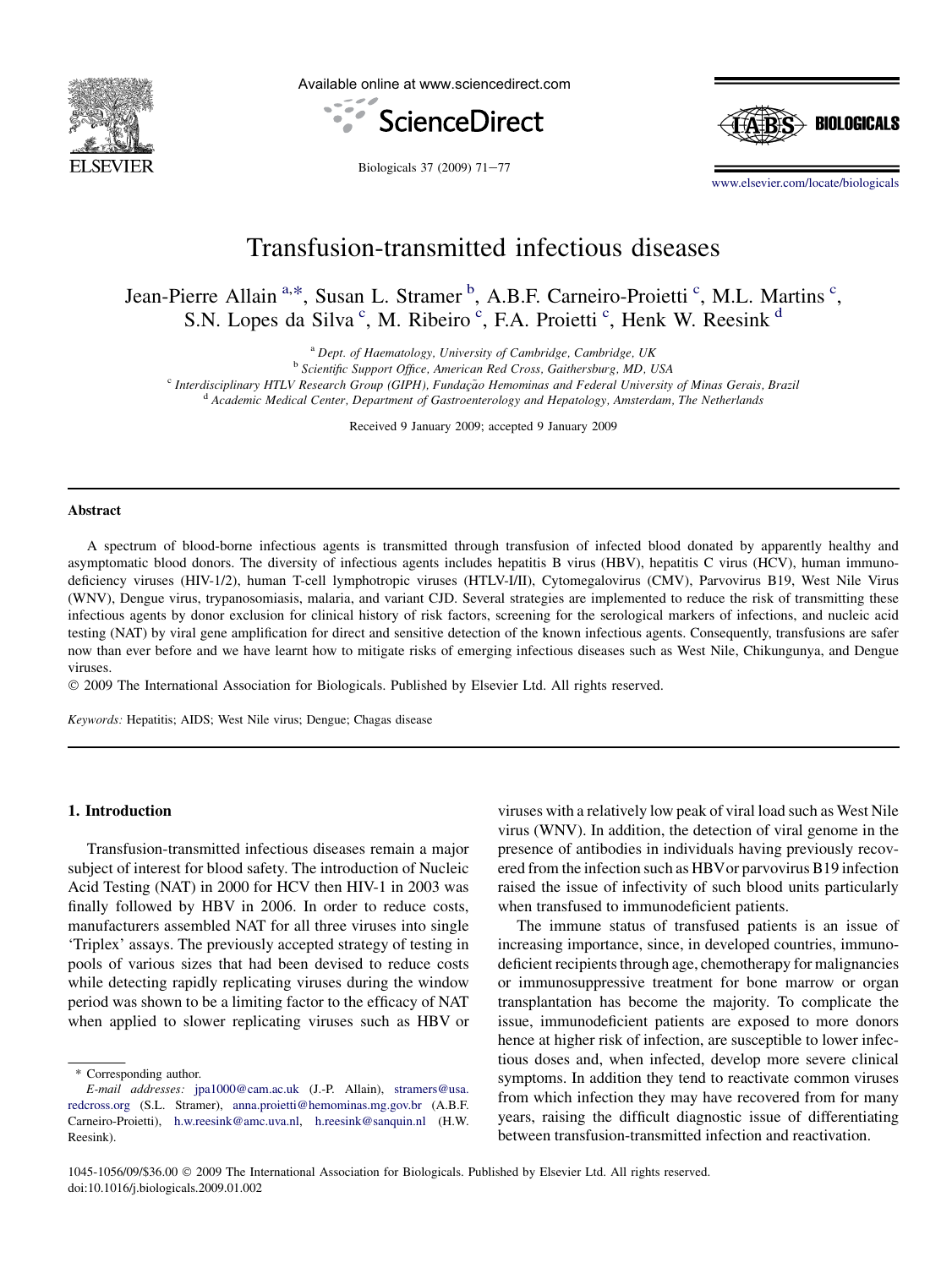In this context, emerging viruses, either previously considered innocuous but made more aggressive by immunodeficiency such as WNV or newly discovered or spread out viruses in relation to the circulation of goods and humans, such as SARS, have become a concern in transfusion safety.

# 2. Transfusion-transmission threats from emerging infectious diseases

According to the International Society for Infectious Diseases, more than 40 diseases exist today that were unknown a generation ago, and about 1100 epidemic events were verified by the WHO in the past five years (Promed May 5, 2008). According to the Institute of Medicine (IOM), emerging infectious diseases are defined as those whose incidence in humans have increased within the past two decades or threaten to increase in the near future. Emergence may be due to the spread of a new agent, the recognition of an infection that has been present in the population but gone undetected, or to the realization that an established disease has an infectious origin. Emergence may also be used to describe the reappearance or re-emergence of a known infection after a decline in incidence.

The AABB's Transfusion Transmitted Diseases committee has undertaken a project to identify, describe and prioritize emerging infectious disease agents that are known or suspected to be transfusion-transmitted and for which there is no currently implemented intervention existing in the United States or Canada. A total of 69 such agents have been identified and categorized into three levels of concern in a watch list. For example, Babesia, dengue virus, and the prion responsible for variant Creutzfeldt-Jakob disease represent agents of high threat and while the agents of Chagas disease, Trypanosoma cruzi and malaria have interventions, these agents have been included due to the implementation of donation screening being very recent or the intervention potentially being inadequate.

West Nile virus (WNV) entered the US in 1999 and was first described infecting humans in New York City resulting in cases of meningoencephalitis. Since that time, the agent and disease in humans has spread across the entire US and has entered Canada, Mexico and Central and South America [\[1\]](#page-5-0). WNV is now the most significant arboviral infection in the US with the  $2002-2003$  epidemics ranking among the highest for such an agent in the US with close to 11,000 cases of West Nile neuro-invasive disease reported to 2007. To date, 58 mosquito and 288 avian species may be infected as part of the amplification cycle with Culex mosquito species and corvids, sparrows and finches among the most important mosquito and bird groups perpetuating the cycle. The 18 mammalian species that may be infected represent dead end hosts. The only human to human mode of transmission is via blood transfusion or organ transplantation. In 2002, 23 transfusion-transmitted cases were described which established the agent as transfusion transmitted [\[1\]](#page-5-0), and since blood donor screening was initiated in 2003, another nine cases have been described due to low viral loads and false negative results in minipool nucleic acid testing (NAT) screening. In order to enhance the detection of donors having low viral loads, conversion from minipool to individual unit screening is performed during times of high WNV activity [\[2\].](#page-5-0) Approximately  $25-30\%$  of more than 2000 infected blood donors identified required individual donation NAT for detection.

Dengue ranks as the most important mosquito born viral agent in the world, and in the past 50 years its incidence has increased 30-fold. Its similarity to WNV, a related Flavivirus, raises the question of the ability of dengue virus to be transfusion transmitted. The two clusters of reported cases (Hong Kong and Singapore) confirm that the agent may be transfusion transmitted [\[3\]](#page-5-0); however, many more cases of blood born dengue inevitably occur but are unrecognized and not described as transfusion transmitted against a background of epidemic dengue. In contrast to WNV, the major mosquito vectors are Aedes aegyptii and Aedes albopictus; the latter being responsible for the spread of another viral epidemic, Chikungunya virus which has caused significant morbidity and mortality in the islands of the East Indian Ocean involving infection rates of over one-third of the population [\[4\].](#page-5-0) WNV and Chikungunya virus are similar in the resulting clinical disease of severe arthralgias, but differ since the latter is an Alphavirus. Also in contrast to WNV, no non-human host is required as part of the amplification/transmission cycle. The American Red Cross in Puerto Rico, in collaboration with the Centers for Disease Control and Prevention and Gen-Probe, has investigated the prevalence of viremia in blood donors during the 2005 outbreak in Puerto Rico. The study, which tested 16,521 blood donations found 12 positive units, or a frequency of 0.73 per 1000. Two of the four dengue serotypes, which were the same as those in circulation at the time, were identified with viral loads ranging from 2 to 7 logs. Of the 12 positives, infectious virus was recovered from three units as defined by infection of mosquito monolayers and inoculated mosquitoes [\[5\].](#page-5-0) Similar results have been obtained in Honduras and Brazil where frequencies of 3 and 0.62 per 1000, respectively, were described. Studies performed in Northern Queensland, Australia however, failed to detect any viremic donors [\[6\].](#page-5-0)

Chagas disease, caused by the protozoan parasite T. cruzi has been known in the Americas since it was first described by Carlos Chagas in 1909. Infection in the US and Canada is rare but has been described in six autochthonous (or domestic) cases in the US, seven transfusion cases and three transplant clusters since the 1990s. Concern exists for this transfusiontransmitted agent since the disease is endemic in Latin America with estimates from PAHO of 7.7 million infected persons. Immigration to the US from Latin America now makes Latins the largest minority group in the US with estimates of 17.9 million born in Latin America with another 35 million in the US of Latin heritage. Blood donor screening was voluntarily introduced in the US in early 2007 following the licensure of a blood donor screening test (Ortho) with anywhere from 75% to 90% of the nation's blood being screened. Canada has not yet implemented and is looking at a number of alternate strategies including questioning of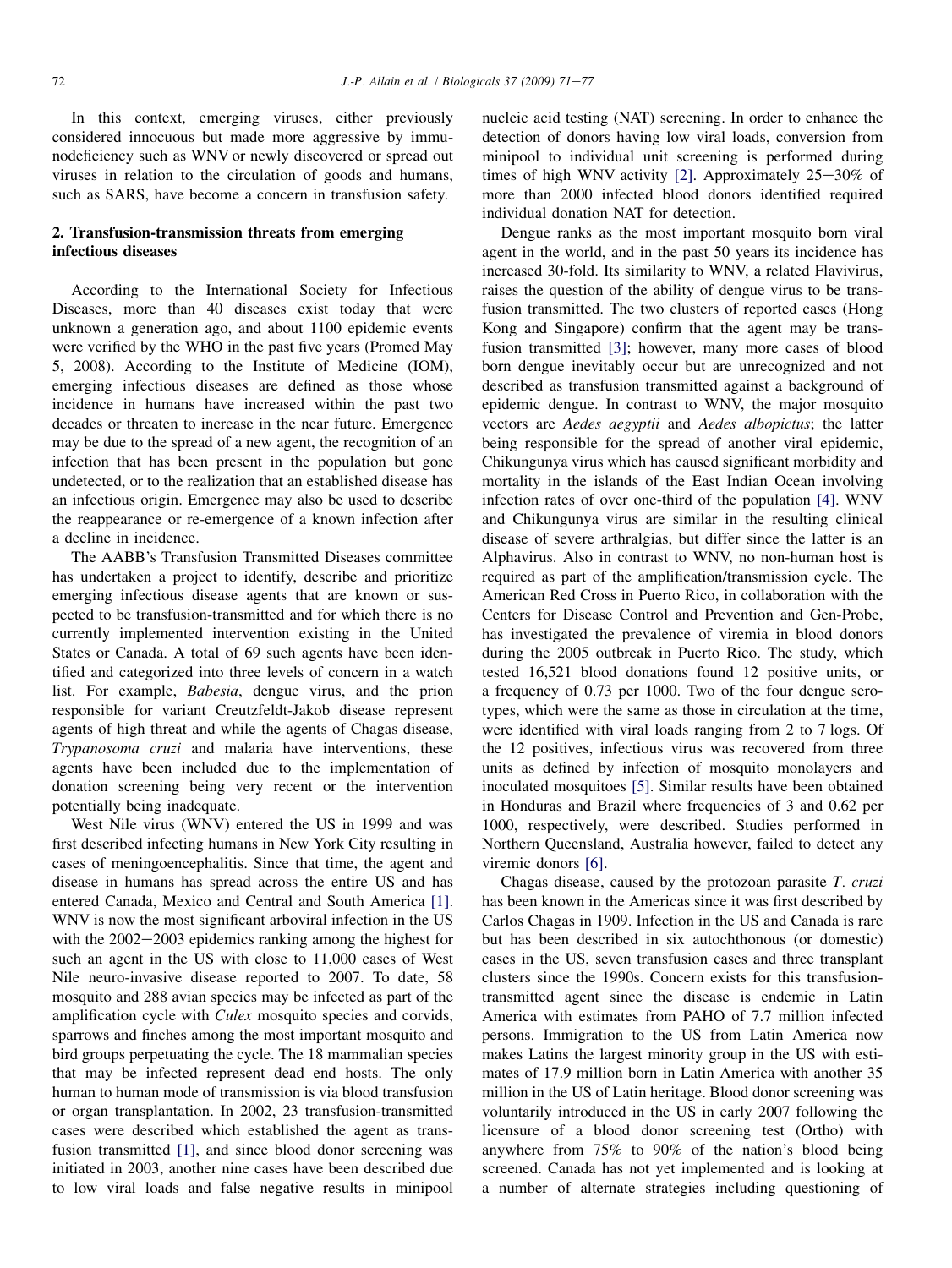donors for birth, residence or travel risk and testing those who respond affirmatively to those questions, or not using the platelets from such donors until a test platform of choice has been approved. Such selective strategies are used successfully in France, Spain and England. Experience in the US using the Ortho ELISA and radioimmune precipitation as the supplemental test has shown a frequency of 1 in 28,500 donations with over 12 million donations screened in the first year [\[7\]](#page-5-0). The screening test performance has been excellent with a repeat reactive rate of 0.01% and rate of RIPA positivity among repeat reactive donors at 31%.

Malaria, caused by the protozoan parasite, Plasmodium and its five species (including the recent recognition of Plasmodium knowlesi as a human pathogen) is recognized as the most significant transfusion-transmitted disease agent worldwide. The agent's vector is the anopholene mosquito with the transmission cycle involving only the female anopholene and humans. WHO estimates include  $350-500$  million cases annually with greater than 1 million deaths mostly in children in sub-Saharan Africa. Like dengue, data indicate that the worldwide distribution of malaria is increasing. Due to climate change, malaria is occurring at greater elevations than previously found including areas of Africa that have never experienced disease outbreaks and where the population is therefore susceptible. Donor questioning to exclude donors who have had malaria, or resided in, or traveled to malarious areas is the preventive measure used in nonendemic areas. Although these strategies appear to be effective, as measured by a rate of less than 1 case per year in the US over the past ten years (i.e., only three cases since 1999) [\[8\]](#page-6-0), these strategies are complex and nonspecific and result in the deferral of more than 100,000 donors in the US per year. Each year at the American Red Cross, past malaria, residence or travel deferrals to malarious endemic areas represent close to 5% of the total deferrals. Those deferrals related to travel (typically to countries not having had a history of importing transfusiontransmitted malaria, such as Mexico) are increasing while those related to residence or having had malaria are decreasing. For example from 2000 to 2005, the number of travel deferrals totaled approximately 250,000, while the number of individuals having malaria was 495 [\[9\].](#page-6-0) Several countries such as France, the UK and Australia rely on ''testing in'' strategies to recover lost donors more rapidly by re-entering them after a  $4-6$  month deferral (country dependent) if they test non-reactive on a commercial antibody test that contains antigens to two of the five malaria species (Plasmodium falciparum and Plasmodium vivax). A permutation of this algorithm occurs in Australia where the donor is not deferred but is flagged by the computer system to discard the donor's cellular components until the donor is cleared by the Newmarket test [\[10\]](#page-6-0). A study by American Red Cross used the Newmarket test to look for evidence of malarial infection in deferred donors. Reactive rates of 0.34% and 1.23% were observed in a control group and in deferred donors, respectively. Of note, in the control group, most reactive donors had travel history or a history of prior malaria infection that occurred outside of the deferral period (1 and 3 years, respectively). In the deferred group, most deferrals were due to travel (1 year), but many of those also had a history of residence and/or malaria (3 year deferral), which was not neces-sarily reported as a result of questioning sequence [\[11\]](#page-6-0).

Babesia is a protozoan parasite commonly present in the north-eastern part of the US with a seroprevalence of about 1.5%. Like the agent of malaria, it is an obligate intra-erythrocytic parasite; the two can be distinguished by blood smear. Babesia is transmitted by ticks; Babesia microti, the most common species in the US, by Ixodes ticks; the natural host is the white-footed mouse. Deer are not infected, but do transport the ticks. The resulting disease, babesiosis, may be an acute illness and is readily treatable by antibiotics if recognized; however, most cases are asymptomatic. Those recipients with the worst outcome are those that are elderly, immunosuppressed or asplenic. Since the agent has been recognized in the US, estimates of approximately 70 transfusion-transmitted cases have been reported. There is currently no intervention via effective donor question or screening test; being bitten by a tick is nonspecific and insensitive as most individuals bitten by these small ticks are unaware of their having been bitten. Research studies employ IFA as a screening test and PCR or hamster inoculation as confirmation of infectivity. In studies performed by the American Red Cross, infected donors have been shown to clear infection as documented by repeated PCR negativity and seroreversion whereas others remain PCR positive and retain high IFA titers for years [\[12\]](#page-6-0).

To date, there have been 166 reported cases of variant Creutzfeldt-Jakob (vCJD) disease reported in the UK and 39 cases reported elsewhere in the world (next highest after the UK is France followed by Ireland). Ingestion of tissues from cattle infected with bovine spongiform encephalopathy (BSE) is almost certainly the cause of human disease. The disease agent is a nucleic acid absent form of protein referred to as a prion. In the UK, there have been four reports of transfusiontransmitted cases occurring at  $6.5-8.5$  years after receipt of the implicated component (non-leukoreduced red cells) [\[15\]](#page-6-0). Three of the four had symptomatic vCJD and the fourth with evidence of infection found when spleen and cervical lymph nodes were examined at autopsy [\[13,14\].](#page-6-0) The linked donors in these cases developed vCJD relatively close,  $17-40$  months, to the time of the presumed transmitting donation. Components from 31 individuals in the UK who developed vCJD and who had donated blood prior to their disease have been traced; of the 66 resulting recipients, 40 have died of causes unrelated to vCJD (including the one with asymptomatic vCJD infection) and the remaining 23 are alive after greater than 5 years without any vCJD-related symptoms. Although these four transfusion-transmission events would suggest a relatively high risk of recipient infection in the UK, the actual transfusion-transmission risk from donors who have ingested contaminated beef is unknown. Studies using the number of prion-positive excised tonsils and appendices project that anywhere from 49 to 690 individuals per million in the UK may be infected [\[16\]](#page-6-0). However, the number of vCJD cases reported annually in the UK has declined from the mid 1990s, suggesting that there may ultimately only be a few hundred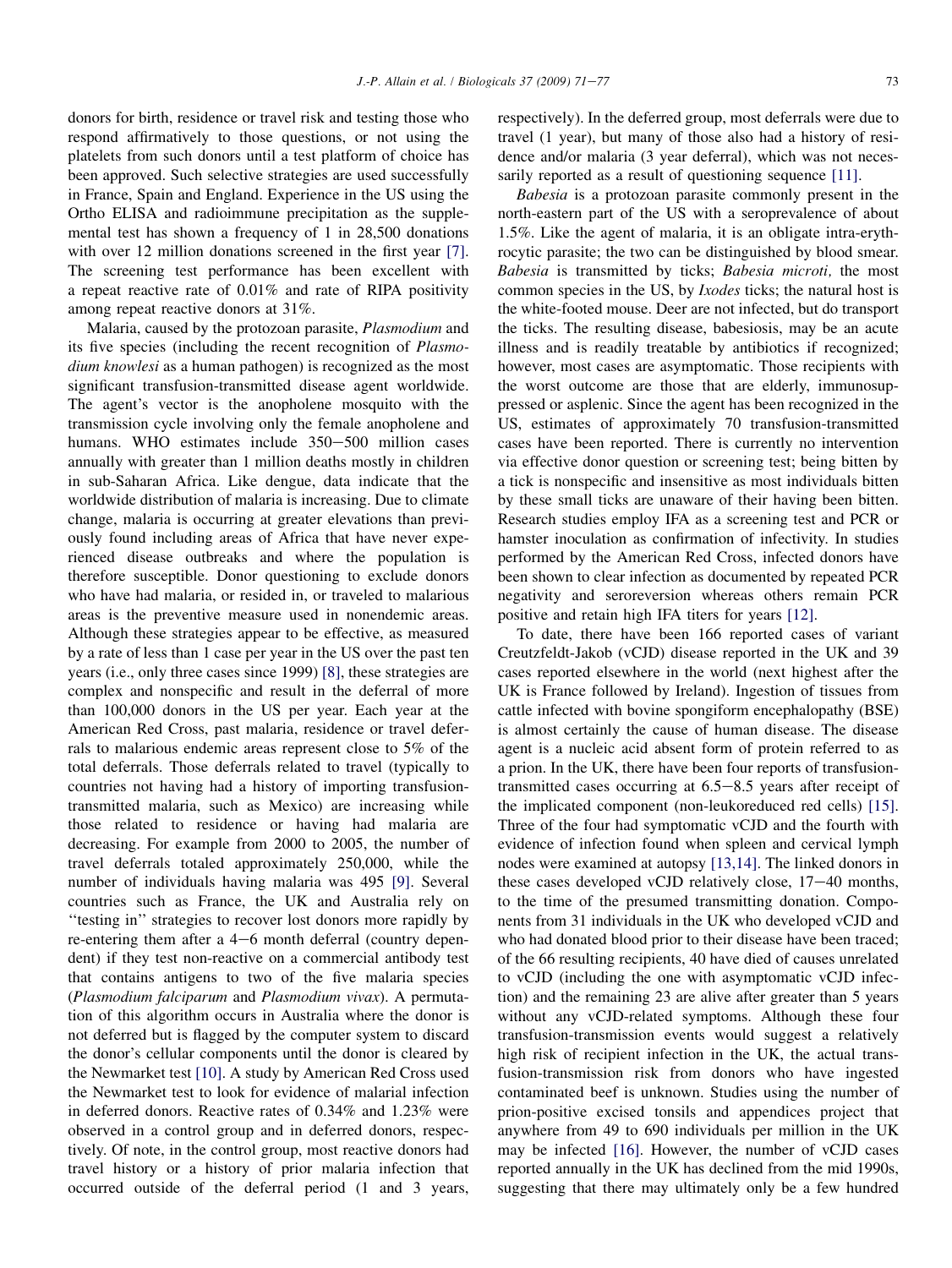cases. In contrast, look back studies performed at the American Red Cross on donors reporting sporadic CJD demonstrate that this agent has a much lower risk of transmission, if at all. These look back studies include 408 recipients of blood from 33 donors whose last donation occurred during the year prior to the onset of CJD symptoms of which 31 have survived without symptoms for 15 years or more [\[14\]](#page-6-0). Interventions used in the US to prevent vCJD transfusion transmission include deferral for travel to, or residence in, the UK and Western Europe, or for receipt of transfusion in the UK or France. Although tests for evidence of vCJD infection are being developed, the most promising strategy appears to be prion removal using affinity filters in combination with leukoreduction.

# 3. Ten years of follow-up of the GIPH HTLV cohort study - lessons from a blood center

Fundação Hemominas is a public blood center located in Minas Gerais State and covers 90% of the need of blood transfusion in the state. It collects over 260 thousand blood bags/year and is a reference for the treatment of hemophilia and sickle cell anemia.

The natural history of HTLV infection is not well known, and may vary with viral and host factors, as well as geographical origin of the infected subjects. The type 1 is associated to disabling and fatal diseases, yet there is no satisfactory treatment and ways of assessing prognosis and likelihood of diseases are limited. Cohort studies are useful to address these questions, especially if they are multicentric. Although cohort studies are very expensive and of long duration, they provide answers that would not be feasible otherwise.

Blood donors in Brazil have been routinely screened for the Human T-cell lymphotropic virus (HTLV-1/2) since 1993 [\[17\]](#page-6-0). The HTLV-1/2 serostatus is confirmed using enzymatic assays (EIA), Western blot (WB) and polymerase chain reaction (PCR) [\[18\]](#page-6-0).

The Interdisciplinary HTLV Research Group (GIPH) is an open prevalent cohort started at Fundação Hemominas in March 1997. 570 blood donors with HTLV-1/2 positive  $(n = 333, 58.4\%)$  or indeterminate (237, 41.6%) serological results are followed, as well as their seropositive or seroindeterminate relatives  $(n = 97)$  and a group of seronegative blood donors ( $n = 166$ ), as a control. The aim of this study is to determine and quantify epidemiological, clinical and laboratory features that may be associated with HTLV-1/2 infection in a low risk population (blood donors). Every two years the participating individuals are evaluated concerning these aspects. As part of the study, patients with HAM/TSP  $(n = 160)$  are followed up in Sarah Hospital, a rehabilitation hospital participating in GIPH.

During the past ten years  $(1997-2007)$ , it was observed: (1) high rates of intrafamilial transmission of HTLV-1 (36%); (2) possible association of HTLV-1 infection with various skin abnormalities, fibromyalgia and psychic depression; (3) immunological markers of HAM/TSP were defined; (4) a considerable rate of seroconversion of HTLV-1 indeterminate

subjects; (5) identification of risk factors in this population, such as less years of formal education, past blood transfusion, IDU, a seropositive relative; (6) development of HAM/TSP in 14/431 (3.24%), more frequent than ATL (7/431, 1.62%); (7) presence of uveitis in 4/419 (1.93%); (8) presence of familial clusters of HTLV-1 associated diseases. Vertical transmission could be avoided in all 18 children born from cohort participants in the period.

As part of the activities of this research group inserted in a blood center, are the actions of hemovigilance for HTLV, with look back studies of recipients of blood transfusion from donors who seroconverted for HTLV-1/2 or repeat donors who were positive when the screening was first started in 1993. Receptors are traced back and, if found, are offered the test for the virus.

The multidisciplinary approach of GIPH, which is coordinated by a blood center, enables the study of the multiple aspects of HTLV-1/2 infection, including disease associations, infection progression markers and should impact on health policies to foster prevention of HTLV spread. It illustrates the benefits of cohort studies, and this approach applicable to other centers, especially those located in higher prevalence areas in South and Central America.

## 4. Hepatitis B blood safety: old virus, new questions

Hepatitis B virus has been identified forty years ago and HBsAg screening has been part of blood screening since 1972. However, with the development, and recently the implementation, of HBV nucleic acid testing (NAT) in blood for transfusion, new data have been generated that need to be taken into consideration and integrated into our knowledge of the virus and approach to HBV blood safety.

HBV is one of the most widespread and pathogenic viruses in the world, causing liver cirrhosis and hepatocellular carcinoma after years or decades of chronic infection. HBsAg prevalence ranges between 1:1000 and 25% in populations of blood donors, the highest being found in West Africa, the lowest in Western Europe and North America. Evidence of contact with the virus ranges from >80% in West Africa to  $60\%$  in the Far East and  $\langle 0.5\%$  in the UK. Transmission occurs at a young age (vertically or horizontally) in Africa and Asia, with the attached high prevalence of chronic infection, while most people infected sexually or through blood recover and develop a solid neutralizing immune response.

This diversity is also present with the viral genome distributed geographically into 7 main genotypes  $(A - G)$ with some diversity in infectivity and pathogenicity mostly related to different levels of viral load. Blood screening needs to be adapted to these epidemiological parameters in order to reach maximum efficacy. The sensitivity of HBsAg screening assays has enormously improved over time reaching 0.1 IU/ml but remains unable to detect the pre-seroconversion window period or samples with very low viral load after decades of chronicity or clinical recovery [\[19\]](#page-6-0). The debate is how to improve on the blood safety provided by HBsAg screening [\[20\]](#page-6-0).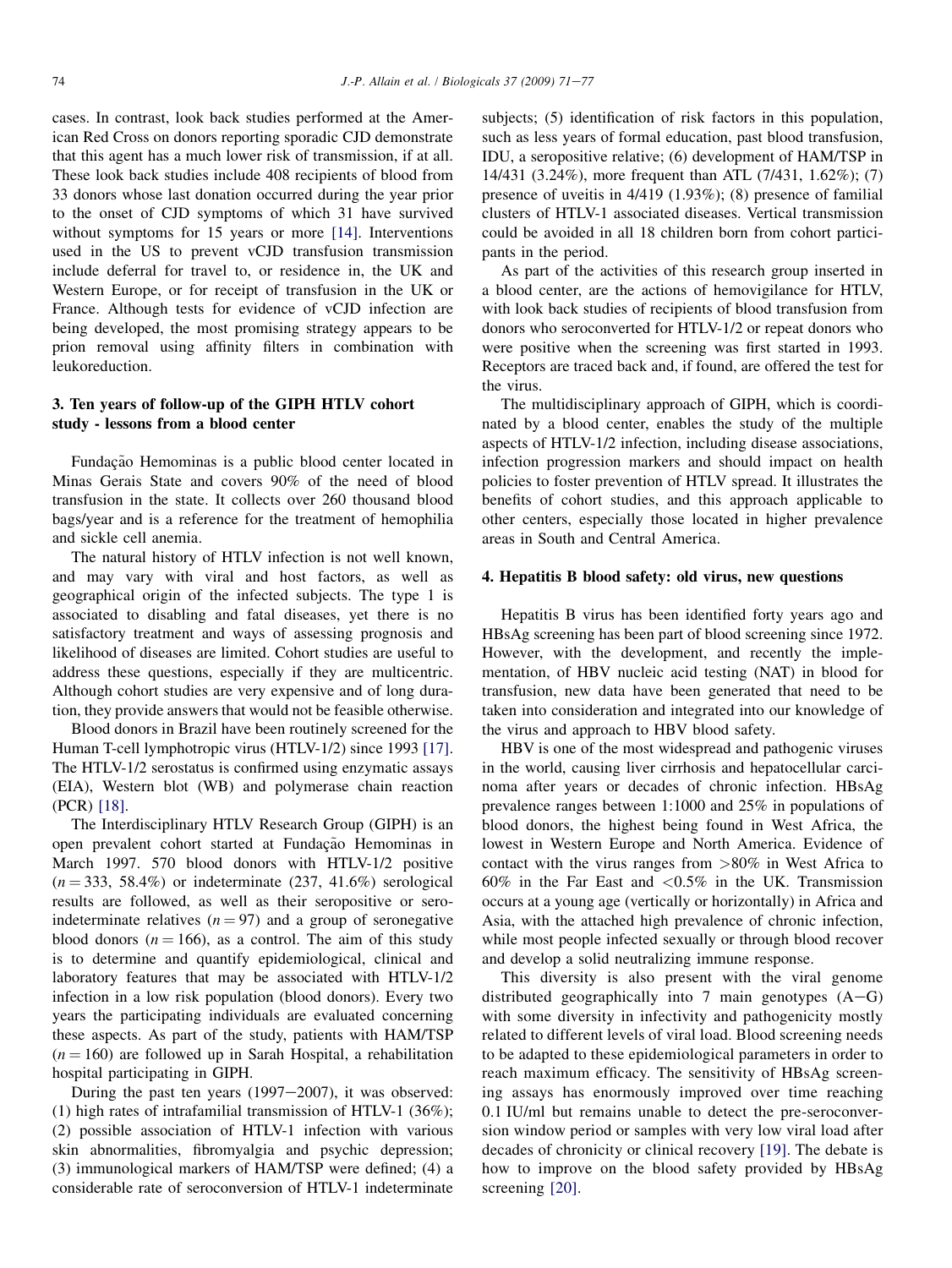HBV DNA screening is the only means of covering the window period [\[21\].](#page-6-0) This is the main concern of countries where infection occurs sexually or through IV drug abuse after age 15, at which people become blood donors. In contrast, anti-HBc screening can eliminate nearly all HBV present in chronically infected or recovered individuals, although only a small fraction of anti-HBc-positive donations also carries detectable HBV DNA. However, in areas where anti-HBc prevalence is  $>2-5\%$ , the deficit in blood donations that would be created by deferring anti-HBc-positive donors is considered too high to maintain sufficient blood supply. In these areas, HBV DNA screening is the main option, although the generally very low viral load of the potentially infectious units forces to screen in very small pools  $(<10$  plasmas) or in individual units [\[21,22\]](#page-6-0).

NAT screening, particularly in individual unit samples, has revealed an entity called 'occult' HBV infection (OBI) or carriage that is defined as the presence of HBV DNA without detectable HBsAg outside the window period [\[19\]](#page-6-0). In a population screened with both HBsAg and HBV NAT, approximately 85% are positive with both assays but approximately 5% are HBsAg positive but HBV DNA negative (occult HBsAg), while  $5-9\%$  are DNA positive/HBsAg negative or OBI [\[23\].](#page-6-0) OBIs are found in older male donors (>45 y). Nearly 100% carry anti-HBc and approximately 50% also carry anti-HBs suggesting that OBIs occur largely in individuals having recovered from the infection but unable to totally control viral replication [\[24\].](#page-6-0) The viral load median level is 25 IU/ml, with nearly all cases <1000 IU/ml. Genome sequencing of OBIs of genotypes A2, B, C and D revealed high frequency of amino acid substitutions in the HBV envelope proteins affecting both humoral and cellular epitopes, suggesting a considerable role played by the host immune pressure selecting variants escaping detection by the immune system. However, in Africa where genotypes A1 and E are prevalent, very few aa substitutions are found indicating that other mechanisms than host immune control are involved. Evidence of lack of pre-core expression and stop codons in the core gene suggest that the low viral load found in OBIs might be related to abnormal viral replication [\[25\].](#page-6-0)

At present, the main question in transfusion regards the infectivity of OBIs for blood recipients. It appears generally low and almost exclusively with donations carrying only anti-HBc, although cases of fulminant hepatitis post-OBI transfusion have been reported [\[26,27\].](#page-6-0) Recent cases of transmissions of HBV by an OBI also carrying anti-HBc have been reported. More look back data need to be collected to further assess this issue [\[28\]](#page-6-0).

Finally, short of long term follow-up data, there is no evidence that the status of OBI in the donor corresponds to a higher risk of liver disease. Deferred donors should be reassured of the likelihood of a good prognosis.

At this stage of knowledge, it is uncertain whether or not HBV NAT screening is cost-effective in the variety of epidemiological and economic circumstances of countries of the world. Many countries are currently implementing HBV NAT and it is only with accumulation of data that evidence-based screening decisions can be made.

# 5. Impact of recipient immune status and infection risks of transfusion and transplantation

In this overview of the immune status of the recipient and the risk of infections via blood products and transplantation, only viruses transmitted by blood and organs will be discussed, i.e. hepatitis B virus (HBV), hepatitis C virus (HCV), cytomegalovirus (CMV), West Nile virus (WNV), human Tcell leukemia/lymphoma virus I/II (HTLV-I/II) and Parvovirus B19 virus. Although human immunodeficiency virus (HIV) can be transmitted by blood and organs, this virus will not be discussed.

## 5.1. Hepatitis B virus

Several studies indicated that recipients of anti-hepatitis B core (anti-HBc) positive livers developed hepatitis B infection after transplantation. When the recipient was hepatitis B surface antigen (HBsAg) negative before transplantation, HBsAg became demonstrable in 18/21 (86%) [\[29\]](#page-6-0) and 18/25 (72%) [\[30\]](#page-6-0) of patients after transplantation. Even when recipients were anti-HBs positive (HB vaccinated as well as not vaccinated), they also developed acute hepatitis B in a high proportion. When the donor was anti-HBc and anti-HBs positive still 15/18 (83%) of recipients developed acute hepatitis B post-transplantation. When donor livers were anti-HBc negative only 3/651 (0.5%) developed acute hepatitis B [\[29\].](#page-6-0) Four year follow-up of recipients who received anti-HBc-positive donor livers showed that survival was 2.4 fold diminished as compared to recipients of anti-HBc negative livers [\[29\].](#page-6-0) Several studies demonstrated that the administration of hepatitis B immunoglobulin (HBIg) and lamivudine [\[31\]](#page-6-0) or lamivudine monotherapy [\[32\]](#page-6-0) could prevent acute hepatitis B in these recipients.

Reactivation of HBV is a well-described event in HBsAg positive, as well as HBsAg negative patients undergoing immune suppression. One study showed that in anti-HBc positive, HBsAg negative recipients of solid organs 15/34 (44%) had reactivation as indicated by presence of HBV DNA [\[33\]](#page-6-0). Any patient with past HBV infection undergoing immune suppression can develop reactivation of HBV infection. Dependent on the degree of T-cell depletion, the risk is low, as demonstrated in solid organ recipients, or high in patients treated for graft-versus-host disease (GVHD) or undergoing allogeneic bone marrow or stem cell transplantation or treatment with aggressive chemotherapy or monoclonal antibodies against T- or B-cells. Prevention of HBV reactivation is important. It is advised to screen all patients for HBV-markers pre-treatment and to vaccinate all patients who are HBsAg negative. When patients are HBV-marker positive, careful monitoring of the HBV-status and/or administration of antiviral therapy (e.g. lamivudine) or HBIg should be considered.

# 5.2. Hepatitis C virus

No reactivation of HCV is reported in immunosuppressed patients who cleared HCV-RNA by natural course or by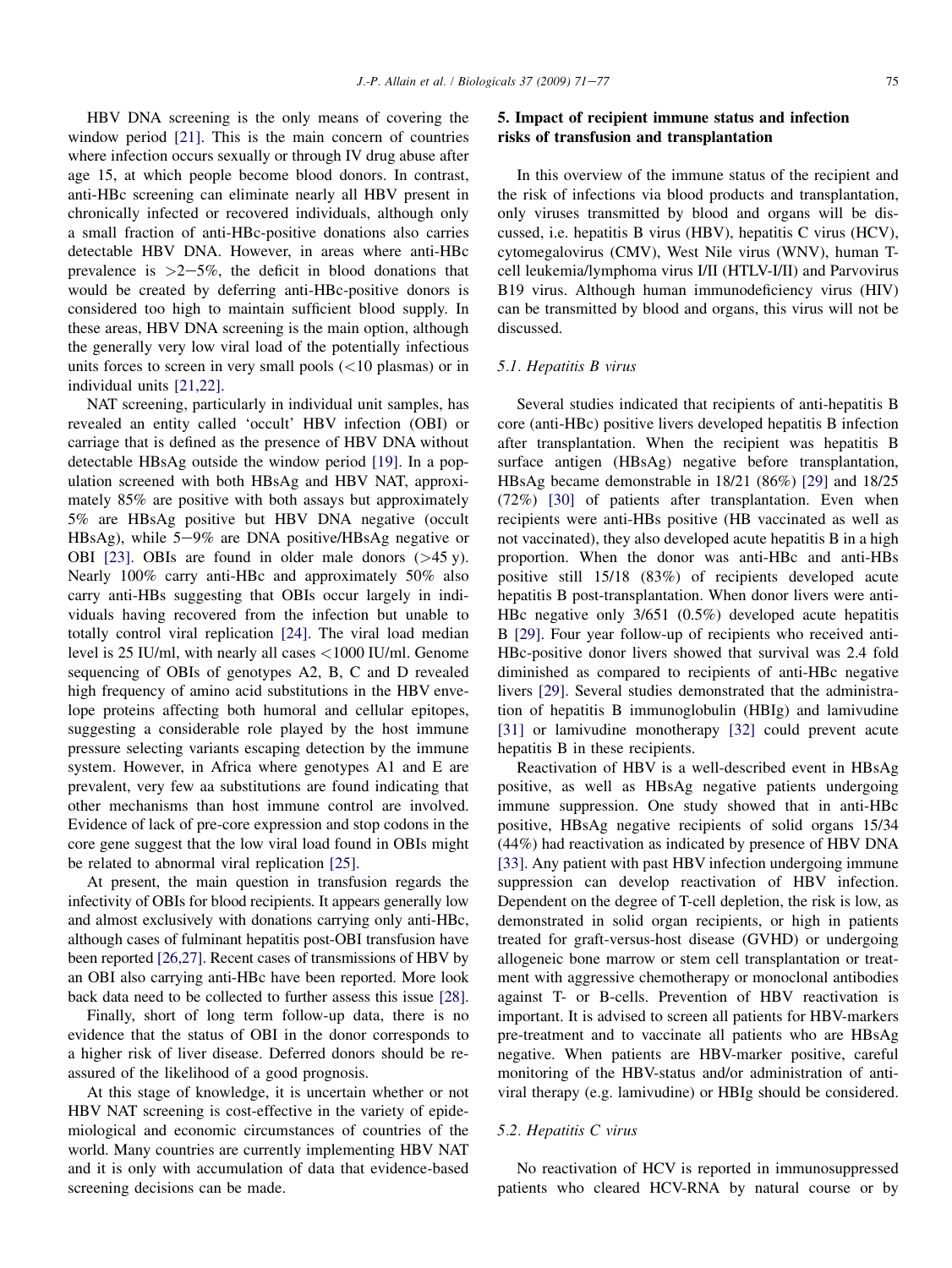<span id="page-5-0"></span>antiviral therapy. Patients who are HCV-RNA positive develop a more aggressive course of their liver disease after renal transplantation [\[34\]](#page-6-0) or when co-infected with HIV [\[35\]](#page-6-0). Also HCV/HIV co-infected individuals form an increased risk for perinatal and sexual transmission of HCV due to higher viral load levels than in immune competent individuals [\[35,36\]](#page-6-0).

## 5.3. Cytomegalovirus

CMV can easily  $(30-60\%$  incidence) be transmitted by fresh whole blood to seronegative recipients [\[37\]](#page-6-0). The infection rate decreased significantly (1% incidence) when red blood cell concentrates were stored at  $4^{\circ}$ C before transfusion. When blood products were leukoreduced by filtration or negative for CMV-antibodies, the risk was almost non-existent anymore [\[38\].](#page-6-0) In solid organ transplant recipients and bone marrow or stem cell recipients, primary infection by the transplant in a CMV seronegative recipients is common. Also reactivation of a latent CMV infection in individuals undergoing immune suppression is well known. Patients at risk for CMV infection are: premature infants; the fetus of pregnant women; transplant recipients; HIV infected individuals and oncology patients undergoing immunosuppressive therapy. The degree of T-cell depletion determines the clinical outcome of CMV reactivation, especially since  $70-80\%$  of individuals are CMV seropositive.

In one study in immune suppressed CMV-seropositive patients, CMV reactivation was observed in  $45-86\%$  of the patients and  $20-30\%$  of those developed CMV related clinical disease [\[39\]](#page-6-0). Manifestations of clinical disease are pneumonitis, gastro-intestinal tract infections, retinitis and idiopathic thrombocytopenia; some of these infections are associated with a high mortality.

Preventive measures are the use of barrier contraceptives, in case the partner is CMV seropositive or the CMV status is unknown and the use of leukoreduced or CMV seronegative blood products. In immune suppressed patients weekly monitoring by PCR or pp65 antigen is recommended to trigger antiviral therapy. Prophylactic antiviral therapy is not generally recommended. If HCV primo infection or reactivation is established ganciclovir, valganciclovir or foscarnet can be administered.

### 5.4. West Nile virus

Since 1999 an epidemic of WNV in North America is reported. In immune competent individuals WNV infection causes in 20% a self-limited febrile illness and in approximately 0.7% meningoencephalitis. However, in immune suppressed patients WNV infection results in 40% in meningoencephalitis [\[40\].](#page-6-0) WNV can be transmitted by blood transfusion and organ transplantation [\[41\]](#page-6-0). All donors in North America are now screened for WNV infection from spring to autumn. The epidemic seems to level off and the blood supply is safe for WNV transmission at present.

### 5.5. Human T-cell leukemia/lymphoma virus I/II

There is very limited literature about the risk of HTLV-I/II infection in immunosuppressed patients. In one study it was shown that in HTLV-I infected renal transplant patients  $(n = 15)$  no myelopathy or adult T-cell lymphoma developed during follow-up for  $1-10$  years [\[42\]](#page-6-0). Also in HTLV-II infected individuals, no significant disease is reported in immune competent as well as immune suppressed individuals. In HIV infected patients HTLV-II is not associated with disease; HTLV-II/HIV co-infection may even protect against disease progression in HIV infected patients [\[43\]](#page-6-0).

## 5.6. Parvovirus (B19v) virus

In immune competent individuals (B19v) virus infection is a self-limited disease. Very few cases of (B19v) infection are reported by blood product transmission or by solid organ, bone marrow or stem cell transplantation. Viremia of (B19v) lasts  $2-6$  months, but maybe prolonged to 40 months in immune suppressed patients [\[44\]](#page-6-0). In HIV infected patients prolonged aplastic anemia is reported. No specific measures are necessary to prevent (B19v) infection in immune suppressed individuals.

#### 5.7. Conclusion

From all viruses that can be transmitted by blood products or transplants, HBV and CMV are of most importance for the immune suppressed patient. Also HBV and CMV can reactivate in immune suppressed patients causing significant disease. By screening all blood products for all significant viral markers, and by the removal of white blood cells, the blood supply is safe at present for immune competent as well as immune suppressed patients. The immune suppressed patient should be carefully screened and monitored for reactivation of significant viral markers (HBV, CMV) and if necessary they should receive antiviral therapy.

## References

- [1] Petersen LR, Hayes EB. Westward ho?  $-$  the spread of West Nile virus. N Engl J Med 2004;351:2257-9.
- [2] Lealer LN, Marfin AA, Petersen LR, Lanciotti RS, Page PL, Stramer SL, et al. Transmission of West Nile virus through blood transfusion in the United States in 2002. N Engl J Med 2003;349:1236-45.
- [3] Stramer SL, Fang CT, Foster GA, Wagner AG, Brodsky JP, Dodd RY. West Nile virus among blood donors in the United States, 2003 and 2004. N Engl J Med 2005;353:451-9.
- [4] Bianco C. Dengue and Chikungunya viruses in blood donations: risks to the blood supply? [editorial]. Transfusion, 2008;48:1279-81.
- [5] Charrel RN, de Lamballerie X, Raoult D. Chikungunya outbreaks  $-$  the globalization of vectorborne diseases. N Engl J Med 2007;356:769-71.
- [6] Mohammed H, Linnen JM, Muñoz-Jordán JL, Tomashek K, Foster G, Broulik AS, et al. Dengue virus in blood donations, Puerto Rico, 2005. Transfusion 2008;48:1348-54.
- [7] Linnen JM, Vinelli E, Sabino EC, Tobler LH, Hyland C, Lee TH, et al. Dengue viremia in blood donors from Honduras, Brazil, and Australia. Transfusion 2008;48:1355-62.